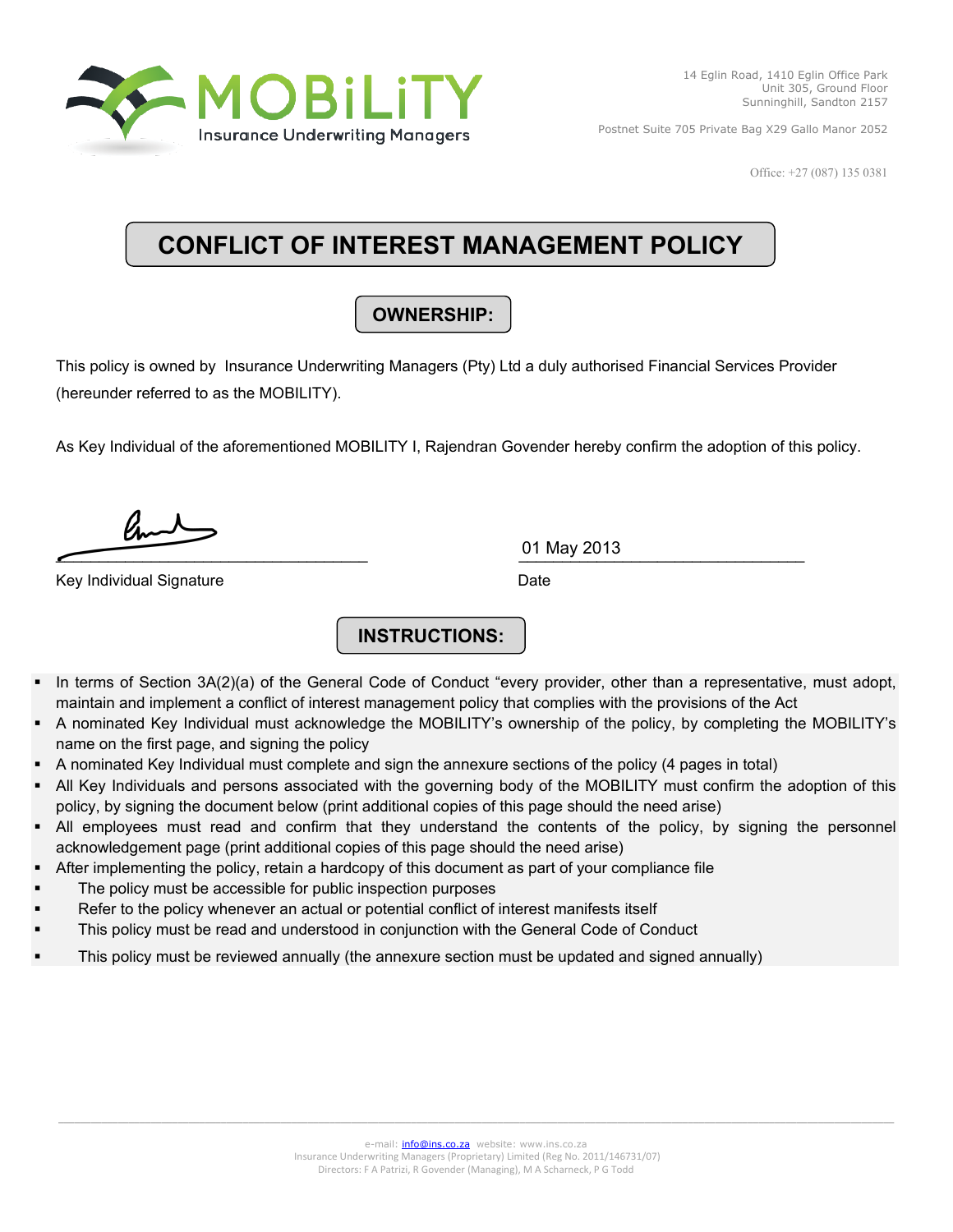

Office: +27 (087) 135 0381

## **POLICY ADOPTION:**

| By signing this document, I acknowledge the MOBILITY's adoption of this policy |                          |
|--------------------------------------------------------------------------------|--------------------------|
| Name & Date                                                                    | Key Individual Signature |
| R Govender 01 May 2013                                                         |                          |

## **DEFINITIONS:**

*Conflict of interest:* means any situation in which a provider or a representative has an actual or potential interest that may, in rendering a financial service to a client:

- a) influence the objective performance of his, her or its obligations to that client; or
- b) prevent a provider or representative from rendering an unbiased and fair financial service to that client, or from acting in the interest of that client,

including but not limited to:

- i) a financial interest;
- ii) an ownership interest;
- iii) any relationship with a third party

*Financial interest:* means any cash, cash equivalent, voucher, gift, service, advantage, benefit, discount, domestic or foreign travel, hospitality, accommodation, sponsorship, other incentive or valuable consideration, other than –

- a) an ownership interest;
- b) training, that is not exclusively available to a selected group of providers or representatives, on
	- i) products and legal matters relating to those products;
	- ii) general financial and industry information;
	- iii) specialised technological systems of a third party necessary for the rendering of a financial service; but excluding travel and accommodations associated with that training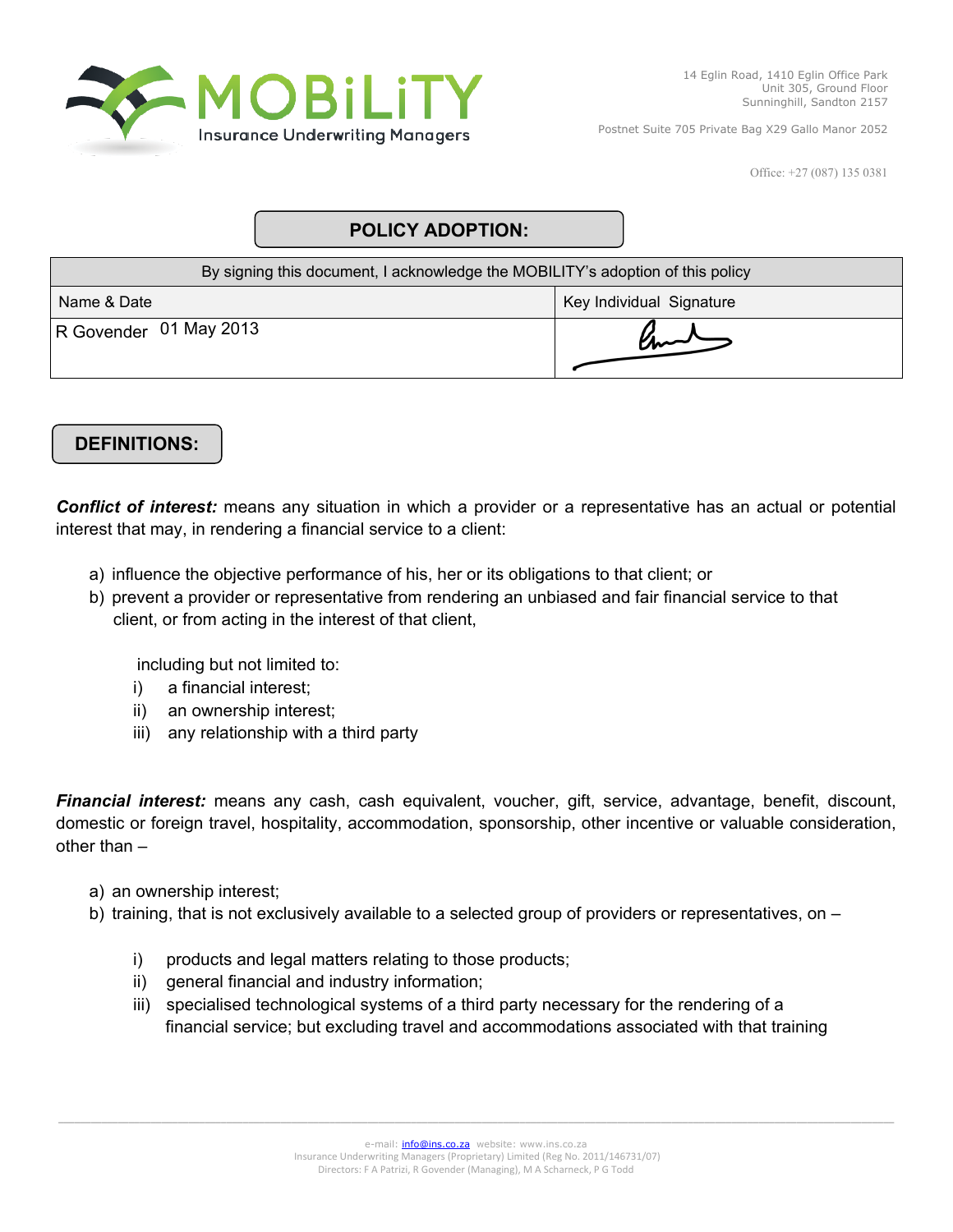

Office: +27 (087) 135 0381

#### *Ownership interest:* means-

- a) any equity or proprietary interest, for which fair value was paid by the owner at the time of acquisition, other than equity or an proprietary interest held as an approved nominee on behalf of another person; and
- b) includes any dividend, profit share or similar benefit derived from that equity or ownership interest.

#### *Third party:* means –

- a) a product supplier;
- b) another provider;
- c) an associate of a product supplier or a provider;
- d) a distribution channel;
- e) any person who in terms of an agreement or arrangement with a person referred to in paragraphs (a) to (d) above provides a financial interest to a provider or its representatives.

#### *Associate:* means –

a) in relation to a natural person, means –

- i) a person who is recognised in law or the tenets of religion as the spouse, life partner, or civil union partner of that person;
- ii) a child of that person, including a stepchild, adopted child and a child born out of wedlock;
- iii) a parent or stepparent of that person;
- iv) a person in respect of which that person is recognised in law or appointed by a court as the person legally responsible for managing the affairs of or meeting the daily care needs of the first mentioned person
- v) a person who is the spouse, life partner or civil union partner of a person referred to in (ii), (iii) and (iv)
- vi) a person who is in a commercial partnership with that person
- b) in relation to a juristic person,
	- i) which is a company, means any subsidiary or holding company of that company, any other subsidiary of that holding company and any other company of which that holding company is a subsidiary.
	- ii) which is a closed corporation registered under the Close Corporations Act, means any member thereof as defined in section 1 of that Act.
	- iii) Which is not a company or a closed corporation, means another juristic person which would have been a subsidiary or holding company of the first-mentioned juristic person: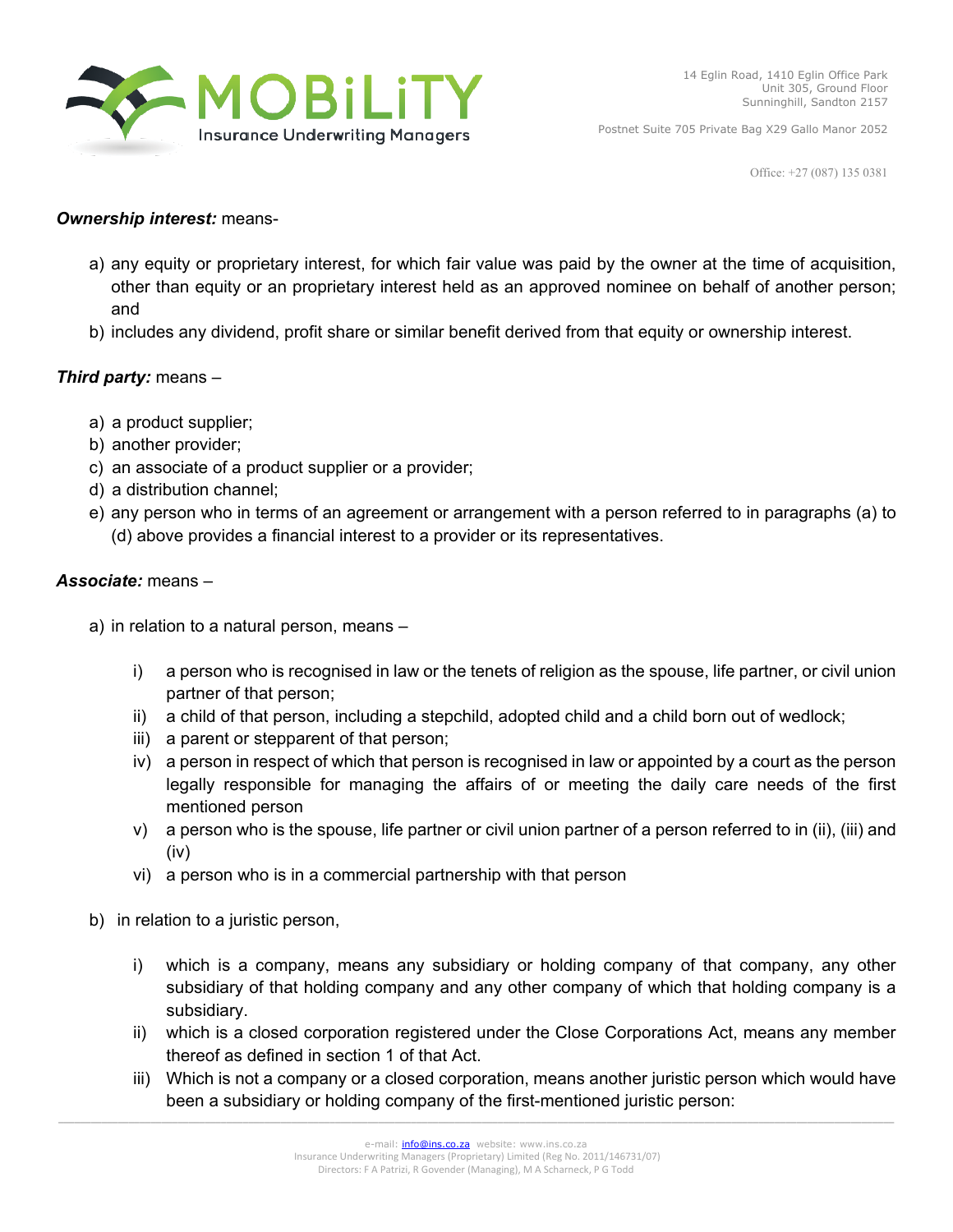

Office: +27 (087) 135 0381

- **had such first-mentioned juristic person been a company; or**
- in the case where that other person, too, is not a company, had both the first-mentioned juristic person and that other juristic person been a company
- iv) means any person in accordance with whose directions or instructions the board of directors of or, in the case where such juristic person is not a company, the governing body of such juristic person is accustomed to act.
- c) in relation to any person,
	- i) means any juristic person of which the board of directors or, in the case where such juristic person is not a company, of which the governing body is accustomed to act in accordance with the directions or instructions of the person first-mentioned in this paragraph
	- ii) includes any trust controlled or administered by that person

#### *Distribution channel:* means –

- a) any arrangement between a product supplier or any of its associates and one or more providers or any of its associates in terms of which arrangement any support or service is provided to the provider or providers in rendering a financial service to a client
- b) any arrangement between two or more providers or any of their associates, which arrangement facilitates, supports or enhances a relationship between the provider or providers and a product supplier
- c) any arrangement between two or more product suppliers or any of their associates, which arrangement facilitates, supports or enhances a relationship between a provider or providers and a product supplier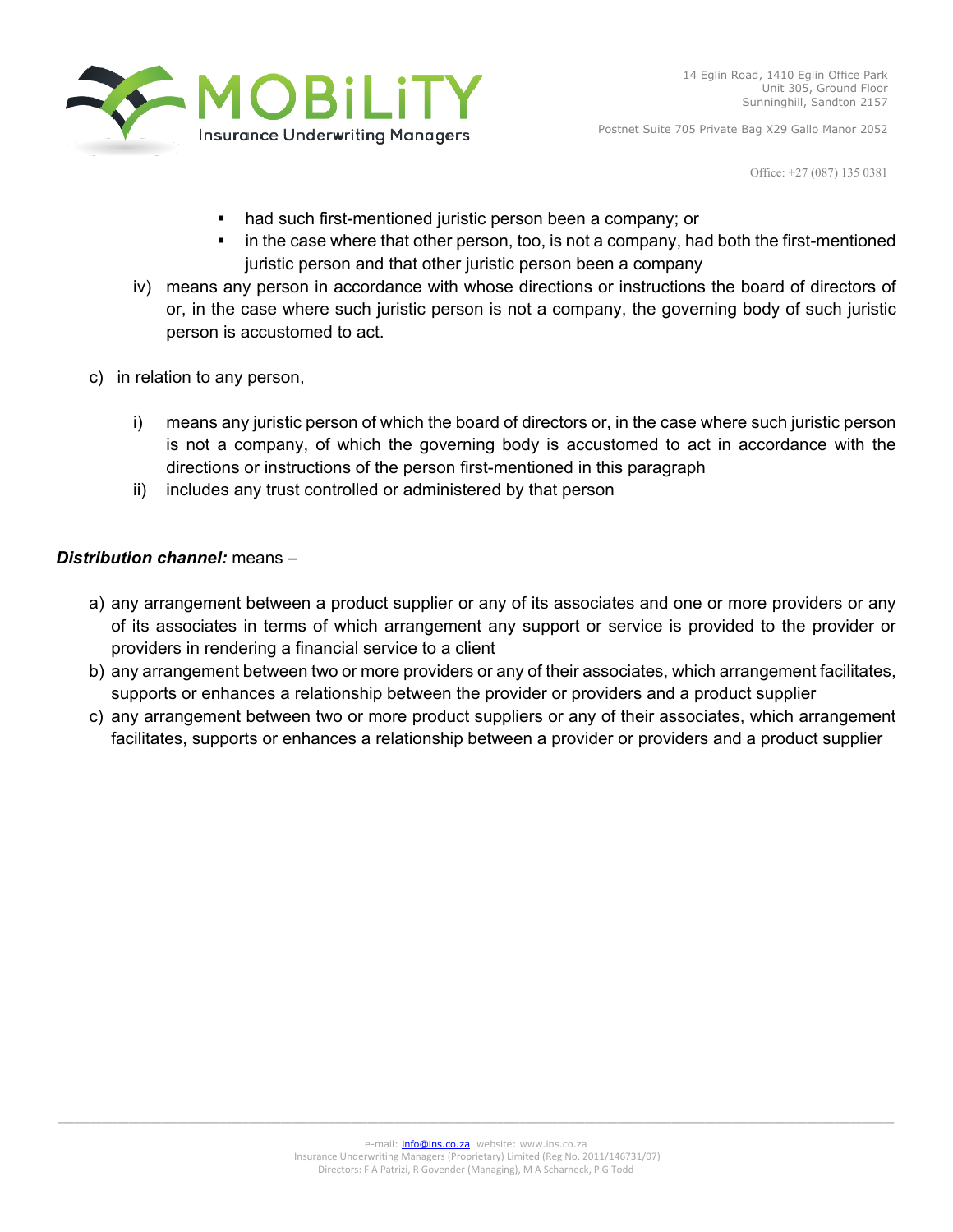

Office: +27 (087) 135 0381

#### **FOREWORD:**

In terms of the General Code of Conduct a provider and a representative must avoid, and where this is not possible, mitigate any conflict of interest between the provider and a client or the representative and a client.

To adhere to this requirement, MOBILITY must ensure that adequate arrangements are in place for the management of conflicts of interests that may arise wholly or partially, in relation to the provision of any financial services to clients by MOBILITY, or any Representative of MOBILITY, as part of the financial services business of MOBILITY.

The conflict of interest management policy contains the following provisions:

- Mechanisms for the identification of conflicts of interest
- Measures for the avoidance of conflicts of interest, and where avoidance is not possible, the reasons therefore and the measures for the mitigation of such conflicts of interest
- Measures for the disclosure of conflicts of interest
- The processes, procedures and internal controls to facilitate compliance with the policy
- Consequences of non-compliance with the policy by the provider's employees and representatives
- The basis on which a representative will qualify for a financial interest
- **IDENTIFY** Identification and communication from time to time of all MOBILITY's associates
- I Identification and communication from time to time of all parties in which MOBILITY holds an ownership interest
- **IDENTIFY IDENTIFY 10** identification an communication from time to time to fall third parties that holds an ownership interest in **MOBILITY**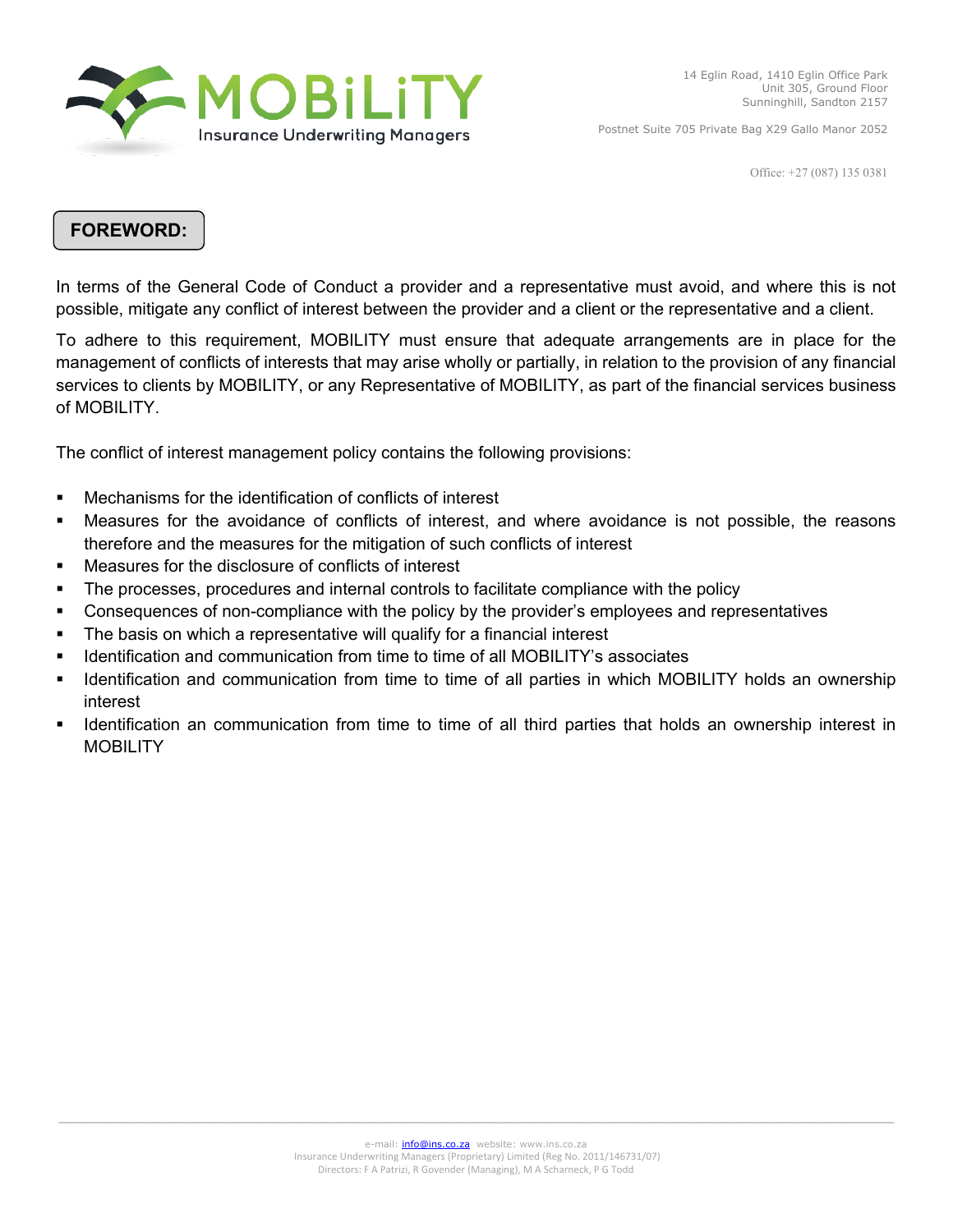

Office: +27 (087) 135 0381

#### **MANAGEMENT PROCESS**

## **IDENTIFICATION:**

In terms of Section 3A(2)(b)(i)(aa) of the General Code of Conduct, a conflict of interest management policy must provide mechanisms for the identification of conflicts of interest.

Due to the intangible nature of an actual or potential conflict of interest, any such manifestation will only be identified once the subjective realisation of its presence has been acknowledged by an individual. The legal duty to avoid whenever possible an actual or potential conflict of interest is therefore, to a large extent, dependent on whether a particular individual believe or perceive a conflict of interest to begin with. It is for this reason that Key Individuals must apply honest and sage judgement whenever confronted with a situation that may give rise to an actual or potential conflict of interest.



## **REPRESENTATIVES**

Throughout the process of rendering a financial service to a client, a Representative must apply his or her mind to answering the following questions:

- "Is there any situation that exists that influences the objective performance of my obligations to my client"?
- "Is there any situation that exists that prevents me from rendering an unbiased and fair financial service to my client"?
- "Is there any situation that exists that prevents me from acting in the interest of my client"?
	- If the answer to any one of these questions is "no" No further action would be required
	- If the answer to any one of these questions is "yes" The following two questions must also be answered:
- "Is the situation caused by an actual or potential relationship with a 3<sup>rd</sup> party"? (see definition of 3<sup>rd</sup> party)
- "Is the situation caused by an actual or potential financial or ownership interest"? (see definition of financial and ownership interest)
	- If the answer to any one of these questions is "yes" An actual or potential conflict of interest has been identified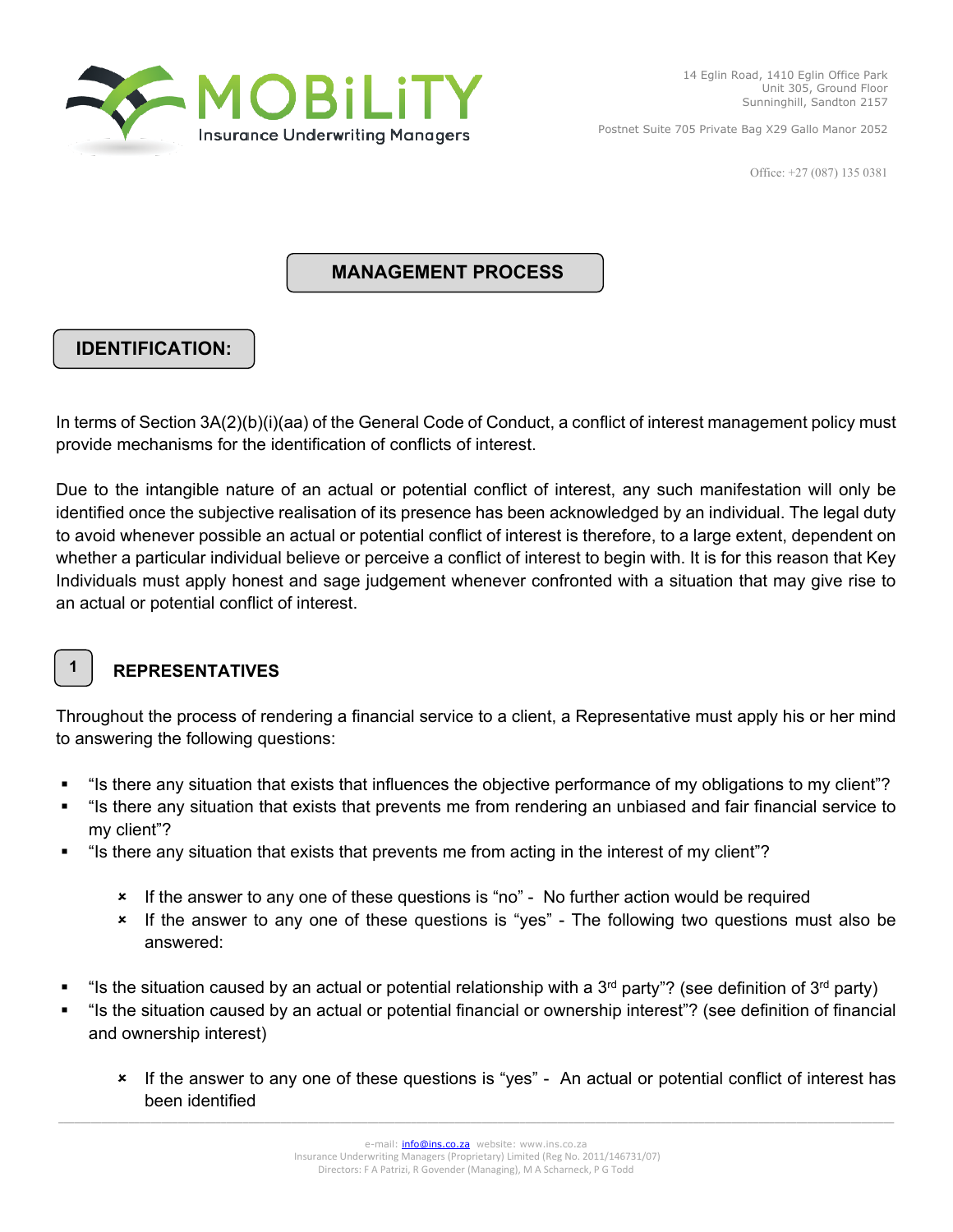

Office: +27 (087) 135 0381

#### (**note** that a conflict of interest is not limited to a financial or ownership interest)



#### **KEY INDIVIDUALS**

Throughout the process of rendering a financial service to a client, a Key Individual must apply his or her mind to answering the following questions:

- "Is there any situation that exists that influences the objective performance of the representative's obligations to his or her client"?
- "Is there any situation that exists that prevents the representative from rendering an unbiased and fair financial service to his or her client"?
- "Is there any situation that exists that prevents my representative from acting in the interest of his or her client"?
	- If the answer to any one of these questions is "no" No further action would be required
	- If the answer to any one of these questions is "yes" The following two questions must also be answered:
- "Is the situation caused by an actual or potential relationship of MOBILITY with a 3<sup>rd</sup> party"? (see definition of 3rd party)
- "Is the situation caused by an actual or potential financial or ownership interest of MOBILITY"? (see definition of financial and ownership interest)
	- If the answer to any one of these questions is "yes" An actual or potential conflict of interest has been identified

(**note** that a conflict of interest is not limited to a financial or ownership interest)

#### **GUIDANCE NOTES ON "OBJECTIVE PERFORMANCE", "UNBIASED AND FAIR" & "FINANCIAL INTEREST 3**

The contextual definition of the terms "influences the objective performance" and "unbiased and fair financial services" are not to be found within legislation and its interpretive meaning must therefore be sourced from elsewhere.

It is generally accepted that the word "objective" refers to a situation where an individual's personal feelings or opinions are completely removed from the equation. The "objective performance" of MOBILITY's obligations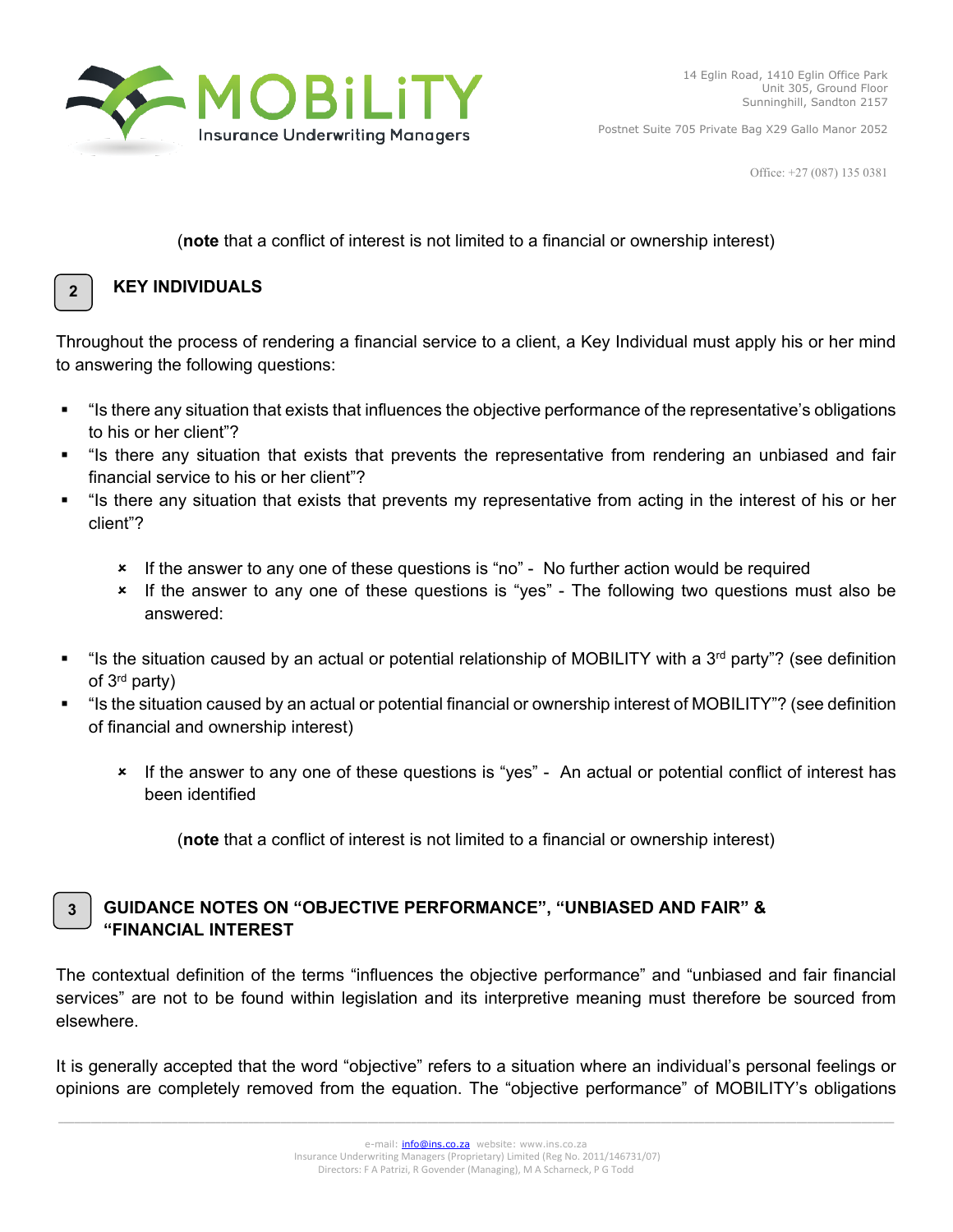

Office: +27 (087) 135 0381

therefore implies a situation where financial services are rendered without the influence of unrelated feelings or opinions. In the same vein, "unrelated feelings and opinions" denote separate, external persuasions or motivations where no causal link or nexus can be found between the particular feeling or opinion and the financial service that is rendered within the best interests of the client. Put differently, if an unrelated feeling or opinion of an individual, influences the performance of such said individual's obligations, it cannot be said to be an objective performance of that individual's obligation.

The word "bias" indicates an inclination or prejudice in favour of a particular person or viewpoint. Similarly, the word "fair" indicates a situation of just circumstances or treating people equally.

Unbiased financial services therefore imply financial services that do not lend itself to a particular preference towards a person or viewpoint, if an accompanying, reasonable justification for such preference cannot be found. Consequently, all unbiased financial services must necessarily comprise services that are capable of being motivated by readily discernable, logical reasons and explanations. "Fair" financial services on the other hand imply a situation where the same conclusion or outcome is consistently reached given the same exact set of circumstances. In other words, financial services cannot be said to be fair if a pattern of favouritism begin to present itself vis-à-vis a particular person or service. Any unexpected inconsistencies towards a group of clients and/or a particular client must therefore again, have to be motivated by logic reasons and explanations.

A provider or its representatives may only receive or offer the following financial interest from or to a third party:

- *Commissions* as authorised under the Long-term Insurance Act, Short-term Insurance Act and the Medical Schemes Act
- *Fees* as authorised under the Long-term Insurance Act, Short-term Insurance Act and the Medical Schemes Act if those fees are reasonably commensurate to a service being rendered.
- *Fees* for the rendering of financial services in respect of which the abovementioned commissions and fees are not paid, provided that the client agreed to such fees in writing and may be stopped at the discretion of the client.
- *Fees or remuneration* for the rendering of a service to a third party, which fees or remuneration are reasonably commensurate to the service being rendered
- *An immaterial financial interest* (i.e. a financial interest with a determinable monetary value, the aggregate of which does not exceed R 1000 in any calendar year from the same third party in that calendar year received by – a provider who is a sole proprietor, or a representative for that representative's direct benefit, or a provider who for its benefit or that of some or all of its representatives, aggregates the immaterial financial interest paid to its representatives.)
- *A financial interest not referred to above*, for which a consideration, fair value or remuneration that is reasonably commensurate to the value of the financial interest, is paid by that provider or representative at the time of receipt thereof.

A provider **may not** offer any financial interest to a representative of that provider for: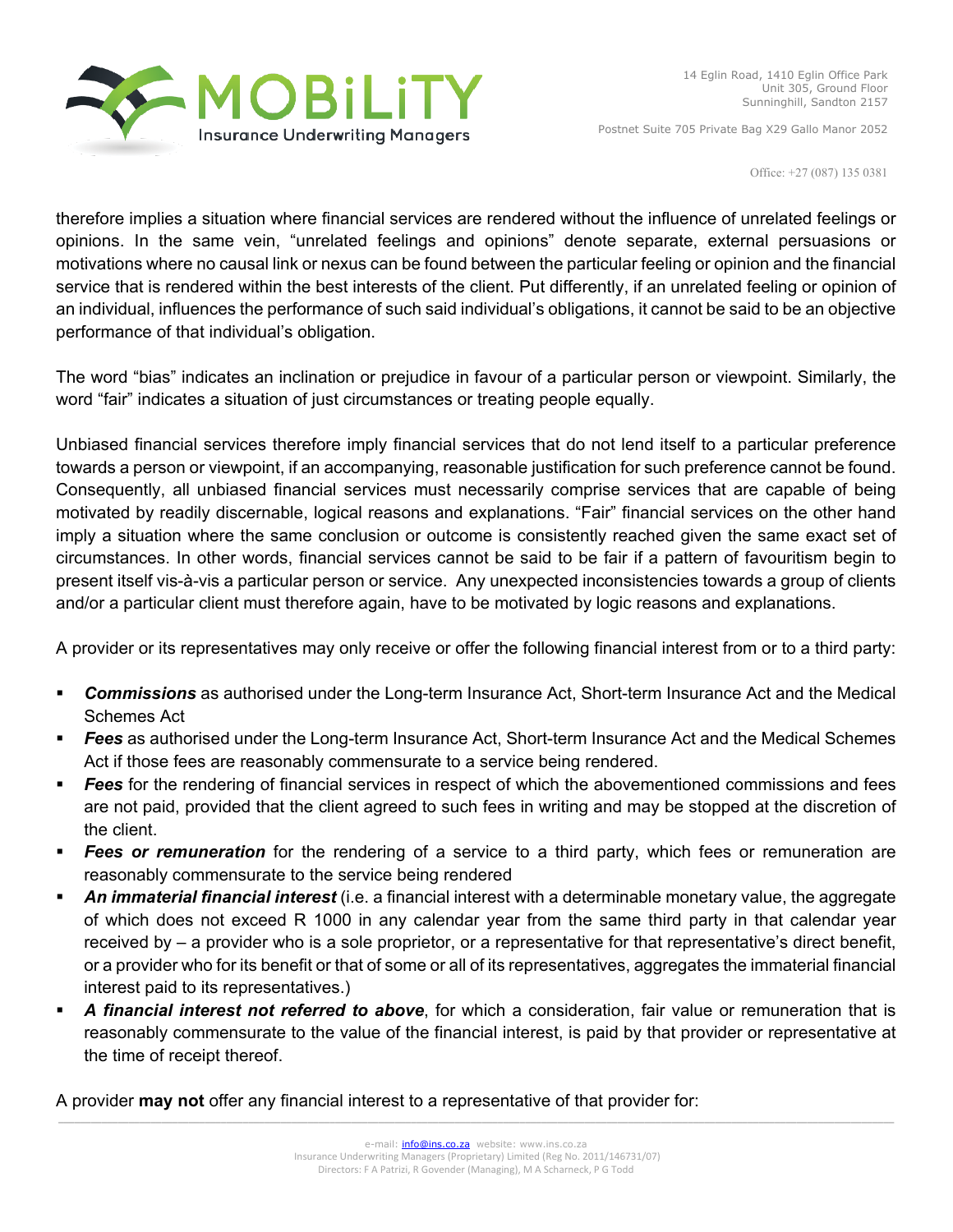

Office: +27 (087) 135 0381

- Giving preference to the *quantity of business* secured for the provider to the exclusion of the quality of the service rendered to clients.
- Giving preference to a *specific product supplier*, where a representative may recommend more than one product supplier to a client
- Giving preference to a *specific product of a product supplier*, where a representative may recommend more than one product of that product supplier to a client



## **MECHANISMS FOR IDENTIFICATION**

The mechanisms implemented to identify actual or potential conflicts of interests for MOBILITY are:

- The governing body of MOBILITY conducts quarterly reviews on all contracts held with 3<sup>rd</sup> parties and reexamines whether this relationship influences MOBILITY's objective performance towards its clients
- The governing body of MOBILITY conducts quarterly reviews on all contracts held with 3<sup>rd</sup> parties and reexamines whether this relationship influences MOBILITY's ability to render fair and unbiased financial services towards its clients
- The governing body of the MOBILITY conducts quarterly reviews on all contracts held with  $3<sup>rd</sup>$  parties and re-examines whether this relationship influences MOBILITY's ability to act in the interest of the client
- The governing body of the MOBILITY conducts quarterly reviews on all relationships held with  $3<sup>rd</sup>$  parties, where an ownership interest is present, and re-examines whether this relationship influences MOBILITY's objective performance towards clients
- The governing body of MOBILITY conducts quarterly reviews on all relationships held with  $3<sup>rd</sup>$  parties where an ownership interest is present, and re-examine whether this relationship influences the MOBILITY's ability to render fair and unbiased financial services towards its clients
- Declarations are signed by all Key Individuals confirming the presence or absence of any actual or potential conflict of interest on a quarterly basis
- A list of all MOBILITY's associates is attached as an annexure hereto and is updated annually
- A list of all parties in which MOBILITY holds an ownership interest is to be attached as an annexure hereto and updated annually.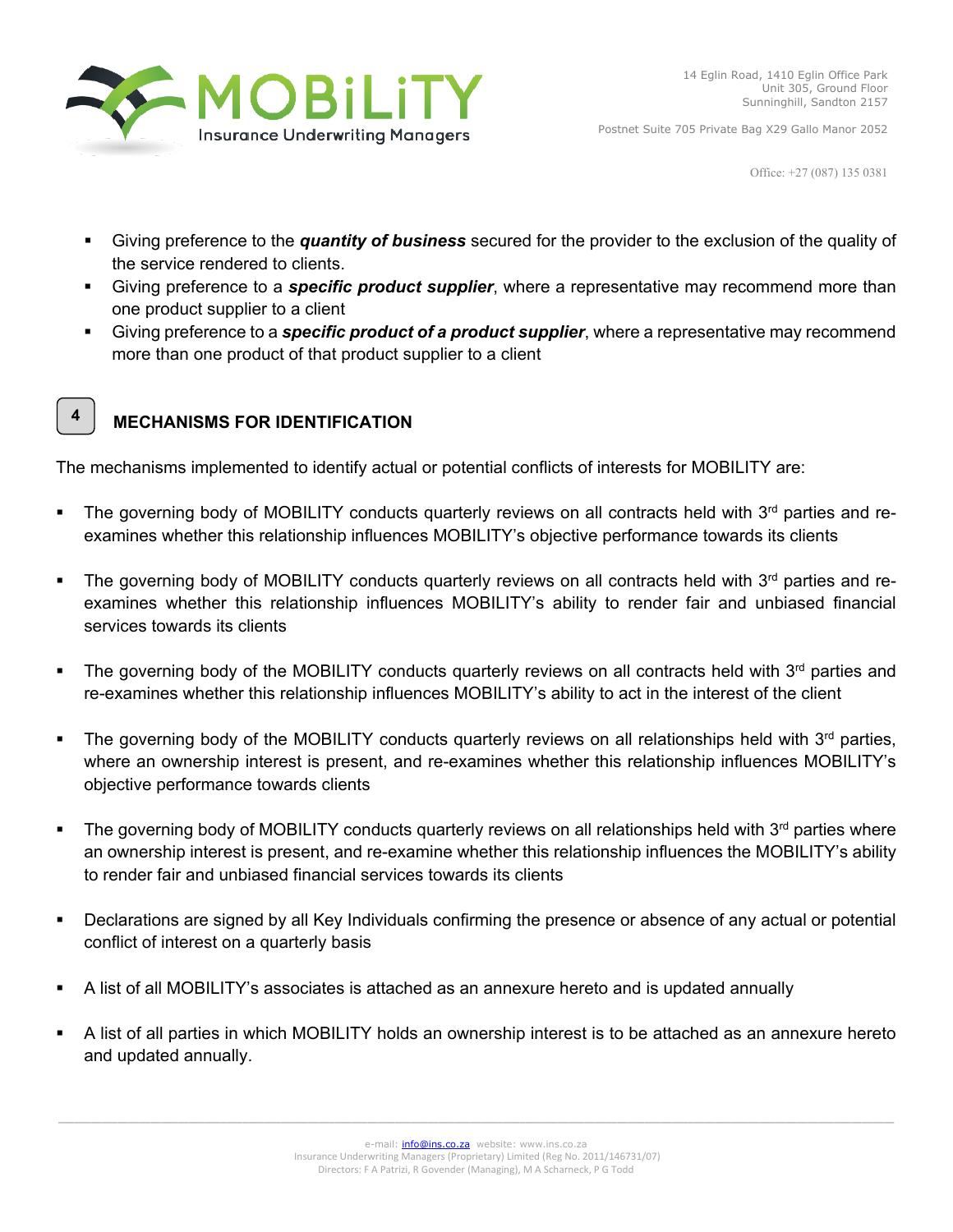

Office: +27 (087) 135 0381

- A list of all third parties that holds an ownership interest in MOBILITY is to be attached as an annexure hereto and updated annually
- All gifts received from 3<sup>rd</sup> parties, with an estimated value of R50 or more, are recorded in MOBILITY's gift register which is kept on the MOBILITY's compliance file
- All employees must disclose in writing to the governing body of MOBILITY on an on-going basis, any conflicts of interest that they may become aware of
- All records associated with the identification of an actual or potential conflict of interests is kept on the compliance file which is available for inspection purposes

The mechanisms implemented to identify actual or potential conflicts of interests for Representatives are:

- Declarations are signed by all Representatives confirming the presence or absence of any actual or potential conflict of interest on a quarterly basis
- All Representatives must disclose in writing to the governing body of MOBILITY on an on-going basis, any conflicts of interest that they may become aware of

## **AVOIDANCE AND MITIGATION:**

In terms of Section 3A(2)(b)(i)(bb) of the General Code of Conduct, a conflict of interest management policy must provide measures for the avoidance of conflicts of interest, and where avoidance is not possible, the reasons therefore and the measures for the mitigation of such conflicts of interest.

Once an actual or potential conflict of interest has been identified the following measures will be followed in order to determine whether the conflict of interest is avoidable:

- The governing body of MOBILITY will convene and review the actual or potential conflict of interest in an open and honest forum:
- All information surrounding the actual or potential conflict of interest must be disclosed to all interested parties
- All information surrounding the actual or potential conflict of interest must be disclosed to MOBILITY's Compliance Officer
- The following consequences must be considered during the review process:
	- \* The consequences of both avoidance and unavoidability as well as the subsequent negative impact it will have on clients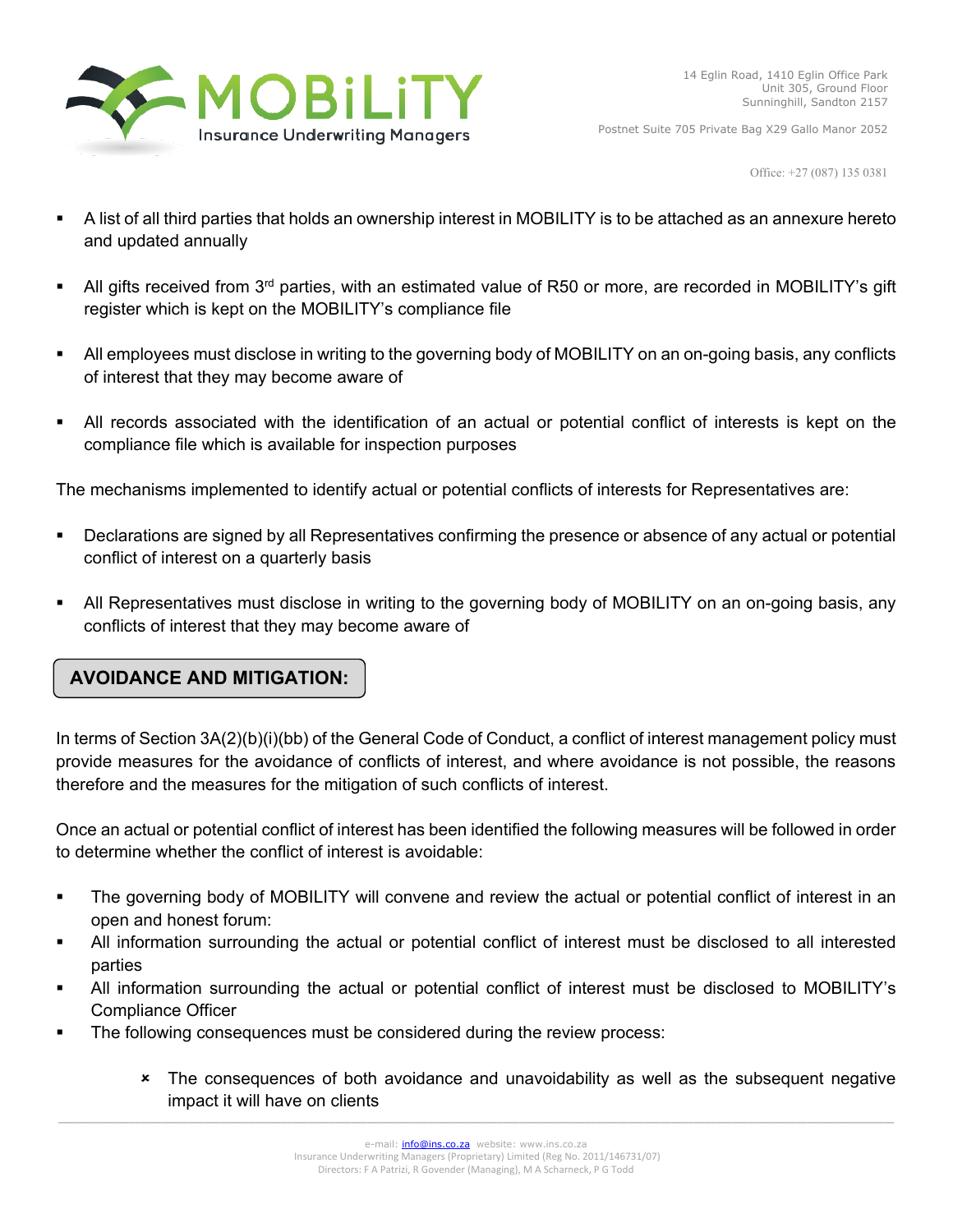

Office: +27 (087) 135 0381

- The consequences of both avoidance and unavoidability as well as the subsequent negative impact it will have on the integrity of the financial services industry
- The consequences of both avoidance and unavoidability as well as the subsequent negative impact it will have on MOBILITY
- The governing body of MOBILITY must apply its mind whether MOBILITY can obtain a more advantageous transaction, contract or arrangement with reasonable efforts from a person or entity that would not give rise to a conflict of interest.
- If a more advantageous transaction, contract or other arrangement is not reasonably attainable under circumstances that would not give rise to a conflict of interest, the governing body of MOBILITY shall determine by a majority vote whether the transaction, contract or arrangement is in the best interest of MOBILITY and any affected client/s and accordingly make its decision as to whether to enter into the transaction, contract or arrangement in conformity with such determination.

If the governing body of MOBILITY has determined that the actual or potential conflict of interest is avoidable, the following processes must be adhered to:

- The governing body must approve, by a majority vote, the removal of the underlying cause of the actual or potential conflict of interest
- The underlying cause of the actual or potential conflict of interest must be removed as soon as reasonably possible
- Any negative impact on clients owing to the removal of the actual or potential conflict of interest must be kept to a minimum
- The reason(s) why the actual or potential conflict of interest was determined to be avoidable must be recorded
- All determinations and interventions as it pertain to the avoidance of the conflict of interest must be documented and kept on the compliance file
- Similar situations that give rise to actual or potential conflicts of interests must be avoided in the future

If the governing body of MOBILITY has determined that the actual or potential conflict of interest is unavoidable, the following mitigation processes must be adhered to:

- The governing body of MOBILITY will convene and review an appropriate mitigation process given the unavoidability of the particular set of circumstances
- The reason(s) why the actual or potential conflict of interest is considered to be unavoidable must be recorded and kept on the compliance file
- MOBILITY's compliance officer must be made aware of the conflict's unavoidability as well as the reasons for such said unavoidability.
- The mitigation process will include the adoption of the following measures: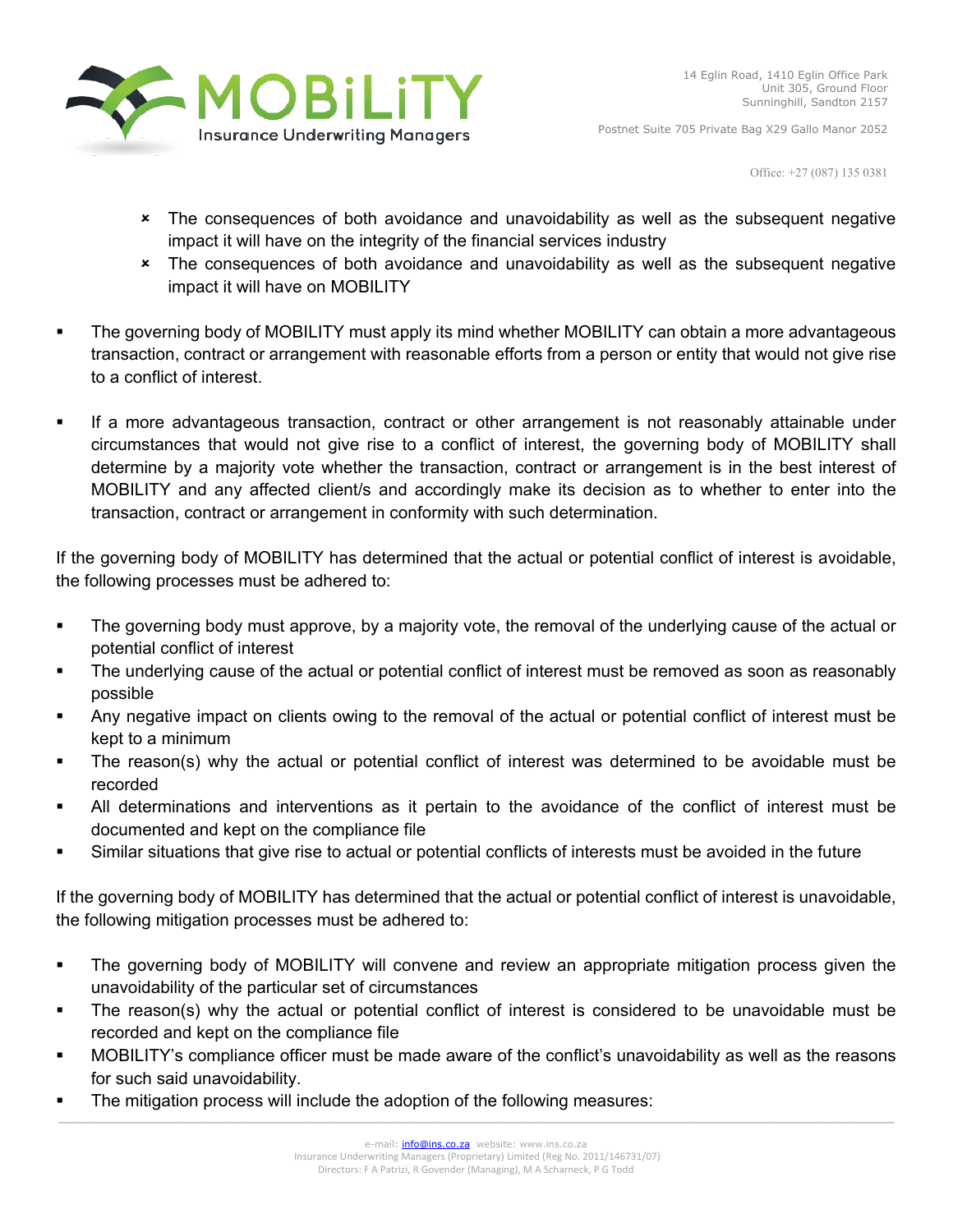

Office: +27 (087) 135 0381

- \* The actual or potential conflict of interest must remain only for as long as it is absolutely necessary given the unavoidability of the actual or potential conflict of interest
- Alternative arrangements to a proposed transaction, contract or arrangement that is the subject of the conflict of interest must be investigated on a continuous basis.
- The rendering of financial services must at all times be conducted as to the best interest of the client (in as far as this is possible, given the unavoidability of the actual or potential conflict of interest)
- All representatives must be made aware of the actual or potential conflict of interest, and the reasons for its unavoidability
- Full disclosure of the actual or potential conflict of interest must be made to the client at the earliest reasonable opportunity.
- Full disclosure of the actual or potential conflict of interest must be made to the Financial Service Board during MOBILITY's annual compliance report.

## **DISCLOSURE:**

In terms of Section 3A(2)(b)(i)(cc) of the General Code of Conduct, a conflict-of-interest management policy must provide measures for the disclosure of conflicts of interest.

MOBILITY must make appropriate disclosures to third parties including clients, as part of its arrangement to manage conflicts of interest. It is acknowledged that while disclosure alone will often not be enough, disclosure must be treated as an integral part of managing conflicts of interest. MOBILITY is therefore committed to ensure that clients are adequately informed about any conflicts of interest that may affect the provision of financial services to them.

It is furthermore acknowledged that, whilst a clearly identified conflict of interest will not necessarily cause the provision of financial advice to a client to be significantly compromised, it should nonetheless be disclosed to the client. The client must be afforded the opportunity to decide for him/herself whether the conflict of interest is significant and to what extent he/she will rely on the advice or intermediary service.

On the discovery and identification of a conflict of interest, and the subsequent determination of its unavoidability, the following disclosure processes will be implemented on behalf of MOBILITY:

- Full disclosure of the actual or potential conflict of interest must be made to all the Key Individuals of MOBILITY and where such information is provided orally, MOBILITY must confirm such information in writing within 30 days
- Full disclosure of the actual or potential conflict of interest must be made to all representatives of MOBILITY.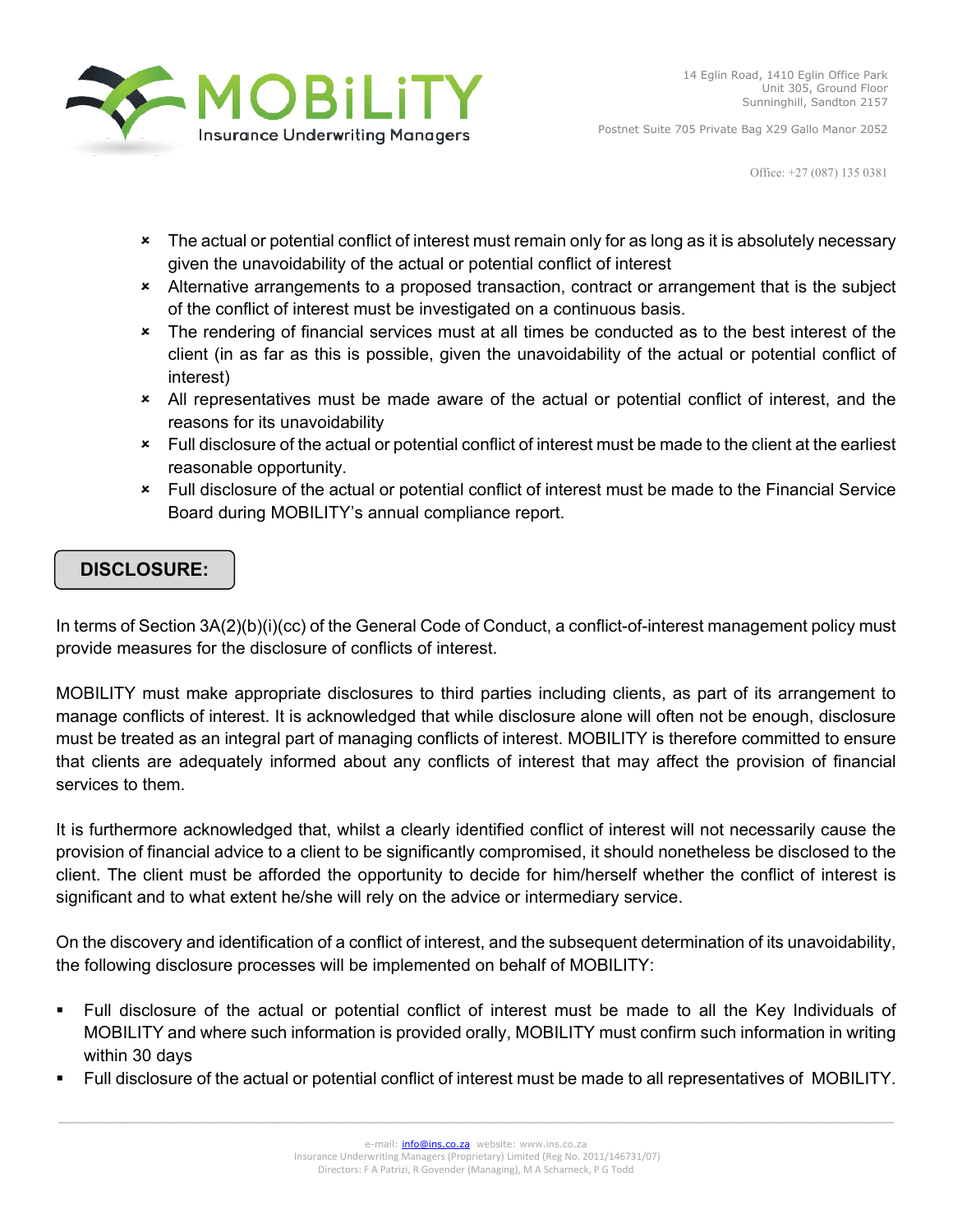

Office: +27 (087) 135 0381

 Full disclosure of the actual or potential conflict of interest must be made to the compliance officer of MOBILITY.

On the discovery and identification of a conflict of interest, and the subsequent determination of its unavoidability, the following disclosure processes will be implemented on behalf of the client:

- Full disclosure of the actual or potential must be made to the client at the earliest reasonable opportunity.
- The disclosure must be made before or when the financial service is provided, but in any case at a time that allows the client a reasonable time to assess its effect
- The disclosure must be formulated in such a way as to be considered prominent, specific and meaningful to the client
- The disclosure must be made in such a way as to allow the client to make an informed decision as to whether to continue with the financial services
- The disclosure must indicate the nature of the relationship or arrangement with a  $3<sup>rd</sup>$  party that gives rise to the conflict of interest
- The disclosure must indicate whether the conflict of interest is based on a financial and/or ownership interest
- The disclosure must indicate any ownership interest held with a product supplier in accordance with section 4(1)(d) of the General Code of Conduct.
- Where the disclosure is provided orally, the disclosure must be confirmed in writing within 30 days of such said disclosure
- The written disclosure must be communicated by hardcopy, telefax or any appropriate electronic medium that is accurately and readily reducible to written or printed form.
- The written confirmation of the disclosure must be provided by means of standard forms or format, in a clear and readable print size, spacing and format.
- The reasons for the conflict of interest's unavoidability must be made available to the client on request.
- The conflict of interest policy must be made available to the client on request
- MOBILITY's gift register must be made available to the client on request

## **FACILITATION OF COMPLIANCE WITH THE POLICY:**

\_\_\_\_\_\_\_\_\_\_\_\_\_\_\_\_\_\_\_\_\_\_\_\_\_\_\_\_\_\_\_\_\_\_\_\_\_\_\_\_\_\_\_\_\_\_\_\_\_\_\_\_\_\_\_\_\_\_\_\_\_\_\_\_\_\_\_\_\_\_\_\_\_\_\_\_\_\_\_\_\_\_\_\_\_\_\_\_\_\_\_\_\_\_\_\_\_\_\_\_\_\_\_\_\_\_\_\_\_\_\_\_\_\_\_\_\_\_\_\_\_\_\_\_\_\_\_\_\_\_\_\_\_\_\_\_\_\_\_\_\_\_\_\_\_\_\_\_\_\_\_\_\_\_ In terms of Section 3A(2)(b)(i)(dd) of the General Code of Conduct a conflict of interest management policy must provide processes, procedures and internal controls to facilitate compliance with the policy.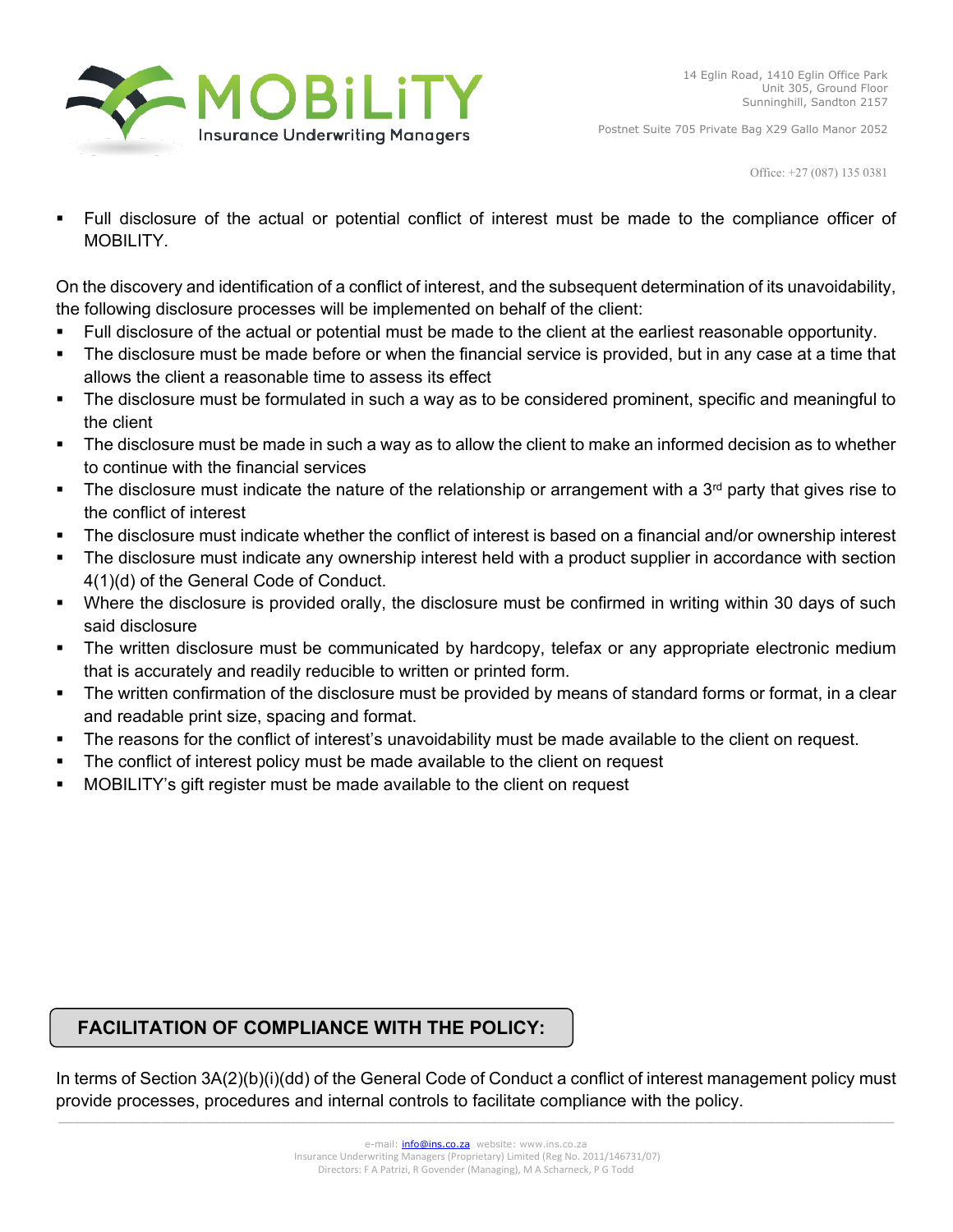

Office: +27 (087) 135 0381

The processes associated with the implementation and continued compliance of the conflict-of-interest management policy must be performed by the governing body of the MOBILITY as well as the appointed Compliance Officer.

Internal controls and processes include the following:

- The governing body of the MOBILITY will ensure that the policy is kept on the compliance file, and the appointed Compliance Officer will confirm its adoption as part of the MOBILITY's quarterly feedback report.
- The governing body of the MOBILITY will ensure that all relevant staff sign the policy, and the appointed Compliance Officer will confirm such signature as part of the MOBILITY's quarterly feedback report.
- The governing body of the MOBILITY will ensure that any annexures to this policy is completed, and the appointed Compliance Officer will confirm such completion as part of the MOBILITY's quarterly feedback report.
- The governing body of the MOBILITY will ensure the annual review of all contracts held with 3<sup>rd</sup> parties, and the appointed Compliance Officer will confirm such review as part of the MOBILITY's feedback report.
- The governing body of the MOBILITY will ensure that all declarations confirming the presence or absence of any actual or potential conflict of interests are signed on a quarterly basis, and the appointed Compliance Officer will confirm such declarations as part of the MOBILITY's quarterly feedback report.
- The governing body of the MOBILITY will ensure that a list of all the MOBILITY's associates is attached hereto and updated annually. The appointed Compliance Officer will confirm such update as part of the MOBILITY's feedback report.
- The governing body of the MOBILITY will ensure that a list of all the parties in which the MOBILITY holds an ownership interest is attached hereto and updated annually. The appointed Compliance Officer will confirm such update as part of the MOBILITY's feedback report.
- The governing body of the MOBILITY will ensure that a list of all third parties that holds an ownership interest in the MOBILITY is attached hereto and updated annually. The appointed Compliance Officer will confirm such update as part of the MOBILITY's feedback report.
- The governing body of the MOBILITY will ensure that all gifts received from 3<sup>rd</sup> parties, with an estimated value of R50 or more are recorded in the MOBILITY's gift register. The appointed Compliance Officer will confirm that such register is in place as part of the MOBILITY's quarterly feedback report.
- The governing body of the MOBILITY will ensure that all records associated with the identification of actual or potentials conflicts of interest are kept on the compliance file. The appointed Compliance Officer will confirm such records as part of the MOBILITY's quarterly feedback report.
- The governing body of the MOBILITY will ensure that the proper disclosure requirements are communicated to the client. The appointed Compliance Officer will confirm such disclosures as part of the MOBILITY's quarterly feedback report.

The policy will be: